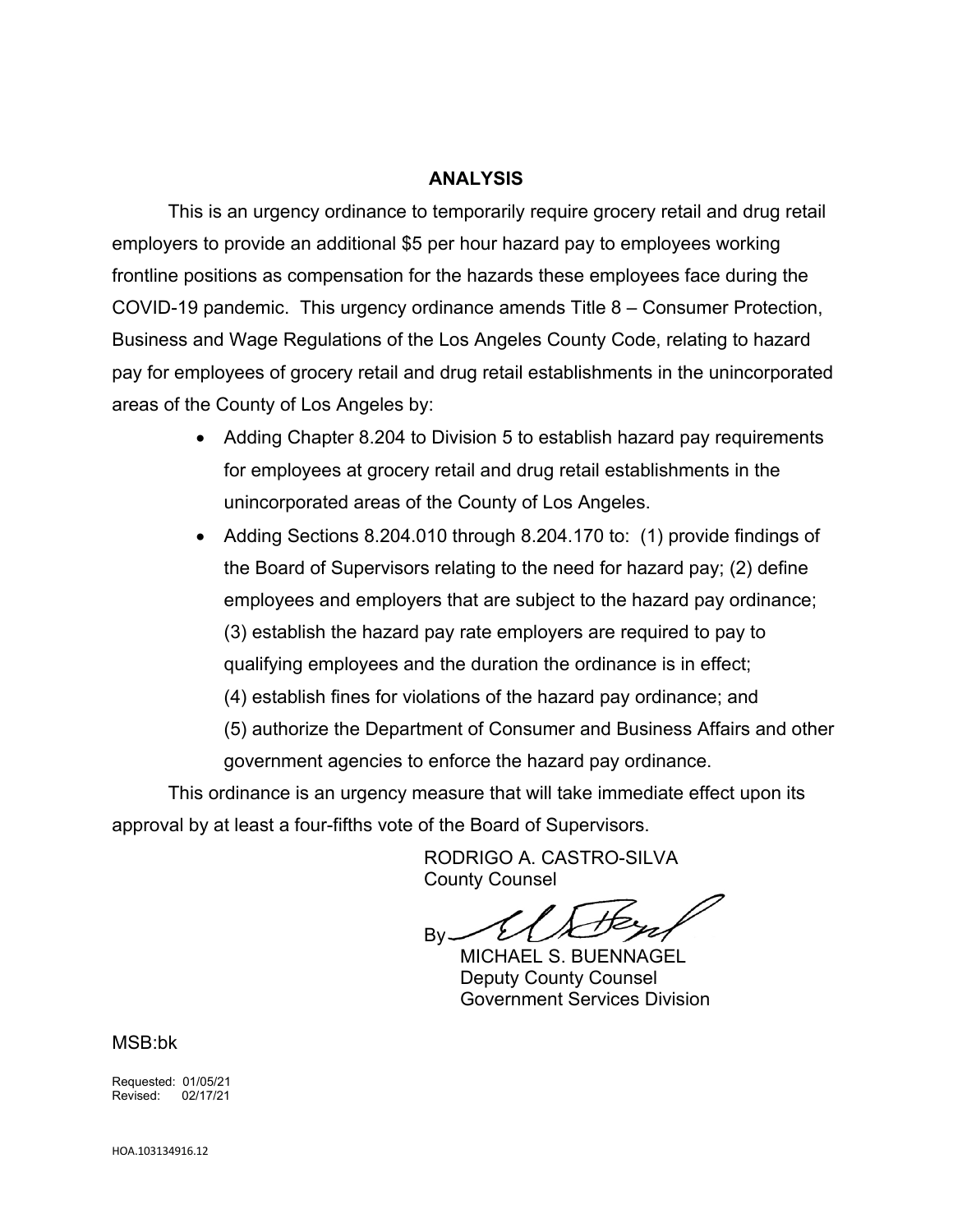# **ORDINANCE NO.**

An urgency ordinance amending Title 8 – Consumer Protection, Business and Wage Regulations of the Los Angeles County Code, relating to hazard pay requirements for employees working frontline positions in grocery retail and drug retail establishments in the unincorporated areas of the County of Los Angeles during the COVID-19 pandemic.

The Board of Supervisors of the County of Los Angeles ordains as follows:

**SECTION 1.** Chapter 8.204 is hereby added to read as follows:

**CHAPTER 8.204 COVID-19 Hero Pay.**

**8.204.010 Findings and Purpose.**

**8.204.020 Definitions.**

**8.204.030 Exemptions.**

**8.204.040 Hero Pay Requirement.**

**8.204.050 Employer Credit for Voluntary Hazard Pay.**

**8.204.060 Employer Notification Requirements.**

**8.204.070 Employer Record Keeping and Access Requirements.**

**8.204.080 Retaliatory Action Prohibited.**

**8.204.090 Administrative Fines for Violations.**

**8.204.100 Employee Remedies.**

**8.204.110 Administrative Enforcement.**

**8.204.120 No Waiver of Rights.** 

**8.204.130 Coexistence With Other Available Relief.**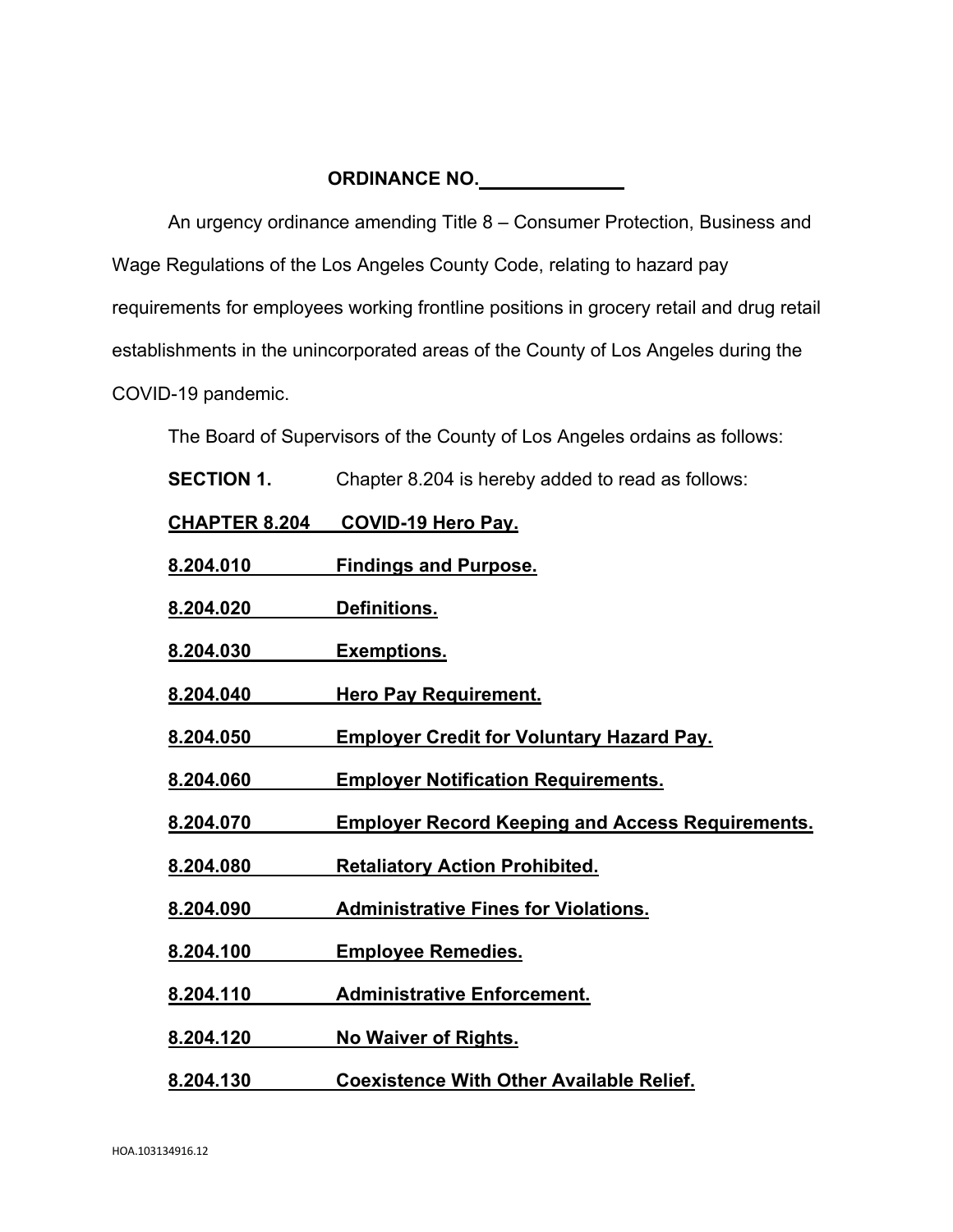| 8.204.140 | Conflicts.                   |
|-----------|------------------------------|
| 8.204.150 | Severability.                |
| 8.204.160 | <b>Effective Period.</b>     |
| 8.204.170 | <b>Authority.</b>            |
| 8.204.010 | <b>Findings and Purpose.</b> |

To protect the public health and welfare during the COVID-19 pandemic, California Governor Gavin Newsom and the County of Los Angeles have issued "Safer at Home" declarations that have affected every sector of the economy. While many sectors were able to transition their workforce to working from home, millions of workers in face-to-face service industries were deemed essential to ensure that our communities continue to operate, and basic needs continue to be fulfilled.

The Board of Supervisors finds that frontline grocery retail and drug retail workers are essential workers who face potential exposure to COVID-19 through interactions with customers and co-workers. Because of their work on the frontlines, grocery retail and drug retail workers have been met with COVID-19 exposures and outbreaks in their workplaces. Their work has increased the workers' COVID-19 exposure risks and contributed to the psychological distress workers have felt during the pandemic.

The Board of Supervisors finds that frontline grocery retail and drug retail workers are among the heroes of this pandemic, putting their lives on the line – often for low wages and minimal benefits – to maintain the food supply and distribution system necessary for healthy communities. Despite their importance to our communities, their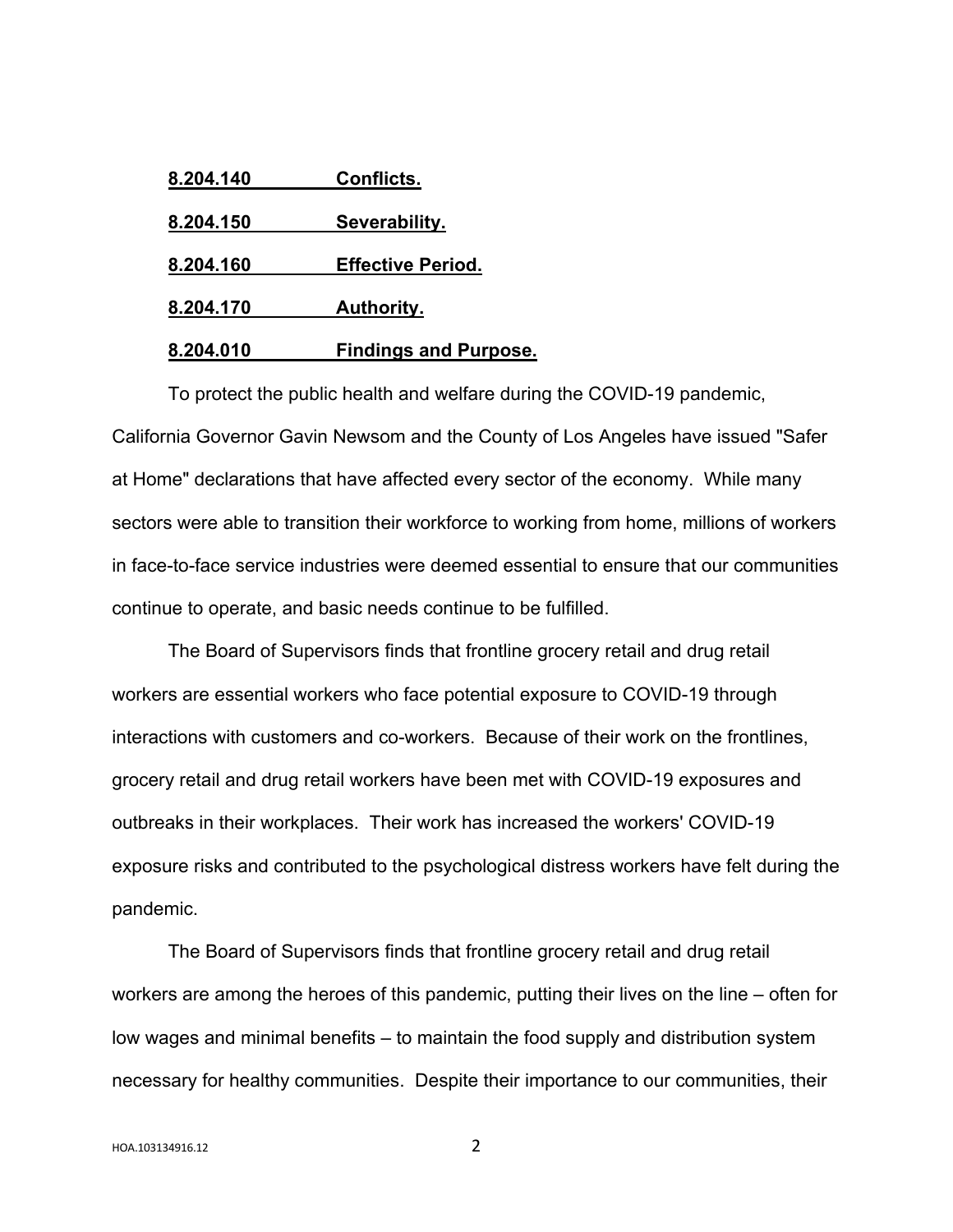employers have not all provided sufficient wages during the COVID-19 pandemic to compensate frontline employees for their critical function to our society and the significant risk they face in the workplace. Working in an essential industry, grocery and drug retail employees have not had the luxury of working from home to help their children with distance-learning and, as a result, have incurred additional childcare expenses.

The County of Los Angeles has an interest in protecting the employment environment for frontline grocery retail and drug retail workers and in maintaining the supply and distribution-chain of food. Through this ordinance, the County seeks to sustain the stability of the food supply chain by supporting the essential workers who continue to work during the pandemic, and thereby safeguard the health, safety, and welfare of the public. The Board further finds it is imperative to act with urgency to support these frontline workers to be justly compensated for the unprecedented risks they encounter on the job during this pandemic and require their employers to provide for additional hazard pay, or "Hero Pay."

## **8.204.020 Definitions.**

A. "Base Wage" means the hourly wage paid to Employees as of the effective date of this Chapter, less Hero Pay owed under this Chapter or any other premium hourly rate already paid to compensate Employees for working during the COVID-19 pandemic, such as Voluntary Hazard Pay or Holiday Premium Pay.

B. "Board of Supervisors" means the Los Angeles County Board of Supervisors.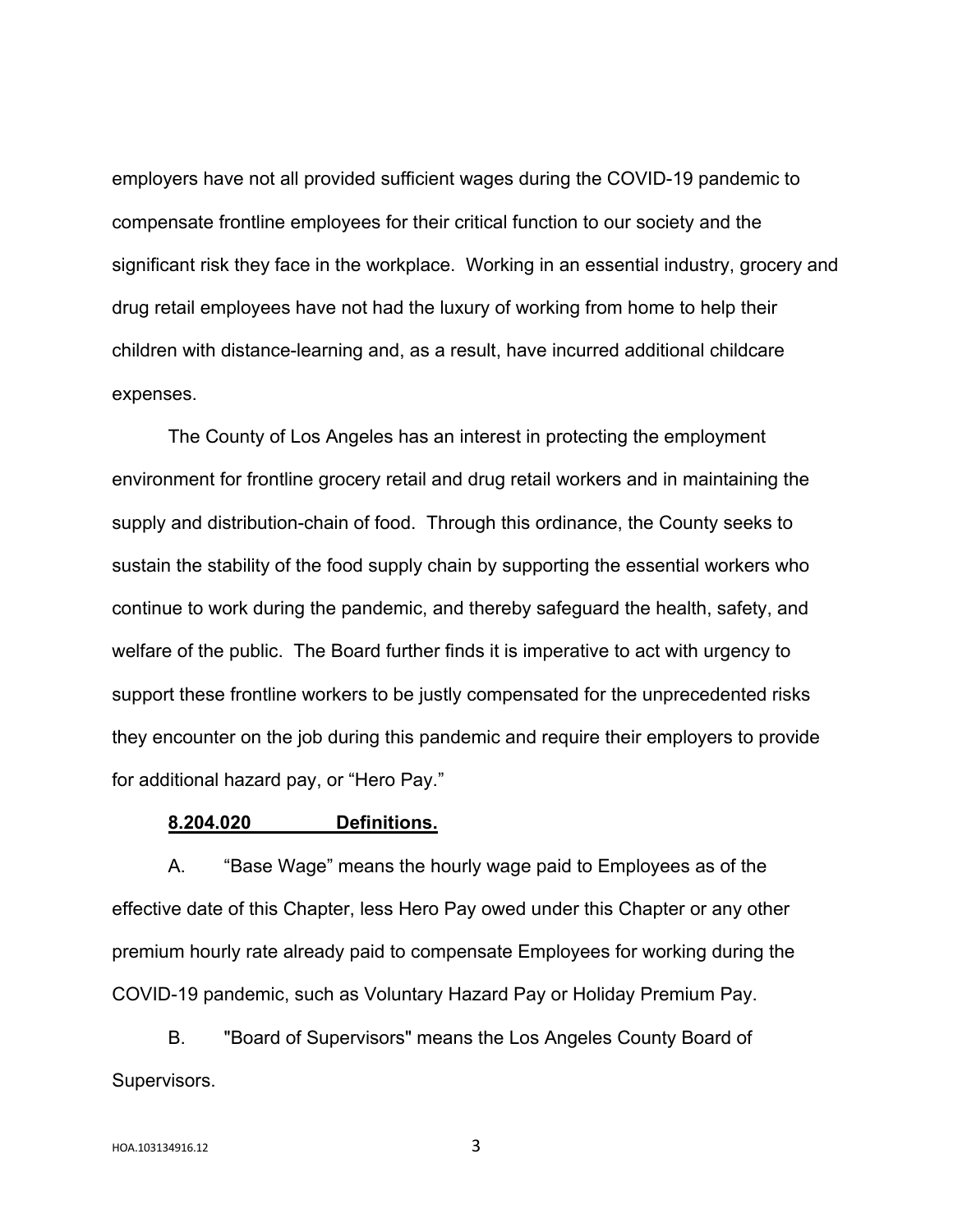C. "County" means the County of Los Angeles.

D. "DCBA" means the Los Angeles County Department of Consumer and Business Affairs.

E. "Employee" means any person who:

1. In a particular week performs at least two hours of work within the unincorporated areas of the County for an Employer; and

2. Qualifies as an employee entitled to payment of a minimum wage from any employer under the California minimum wage law, as provided under section 1197 of the California Labor Code and wage orders published by the California Industrial Welfare Commission.

3. Presumption of Employee. For purposes of this Chapter, a person performing work for an Employer is presumed to be an Employee of that Employer. If an Employer asserts a person is not an Employee covered by this Chapter either due to the person's status as a bona fide independent contractor, or due to the person not being required to physically appear at a Store to perform their job function during the COVID-19 pandemic, then the Employer has the burden to demonstrate that the person is not an Employee.

F. "Employer" means a person, as defined in section 18 of the California Labor Code, including a corporate officer or executive, that meets all of the following:

1. Directly or indirectly or through an agent or any other person, including through the services of a temporary service or staffing agency or similar entity,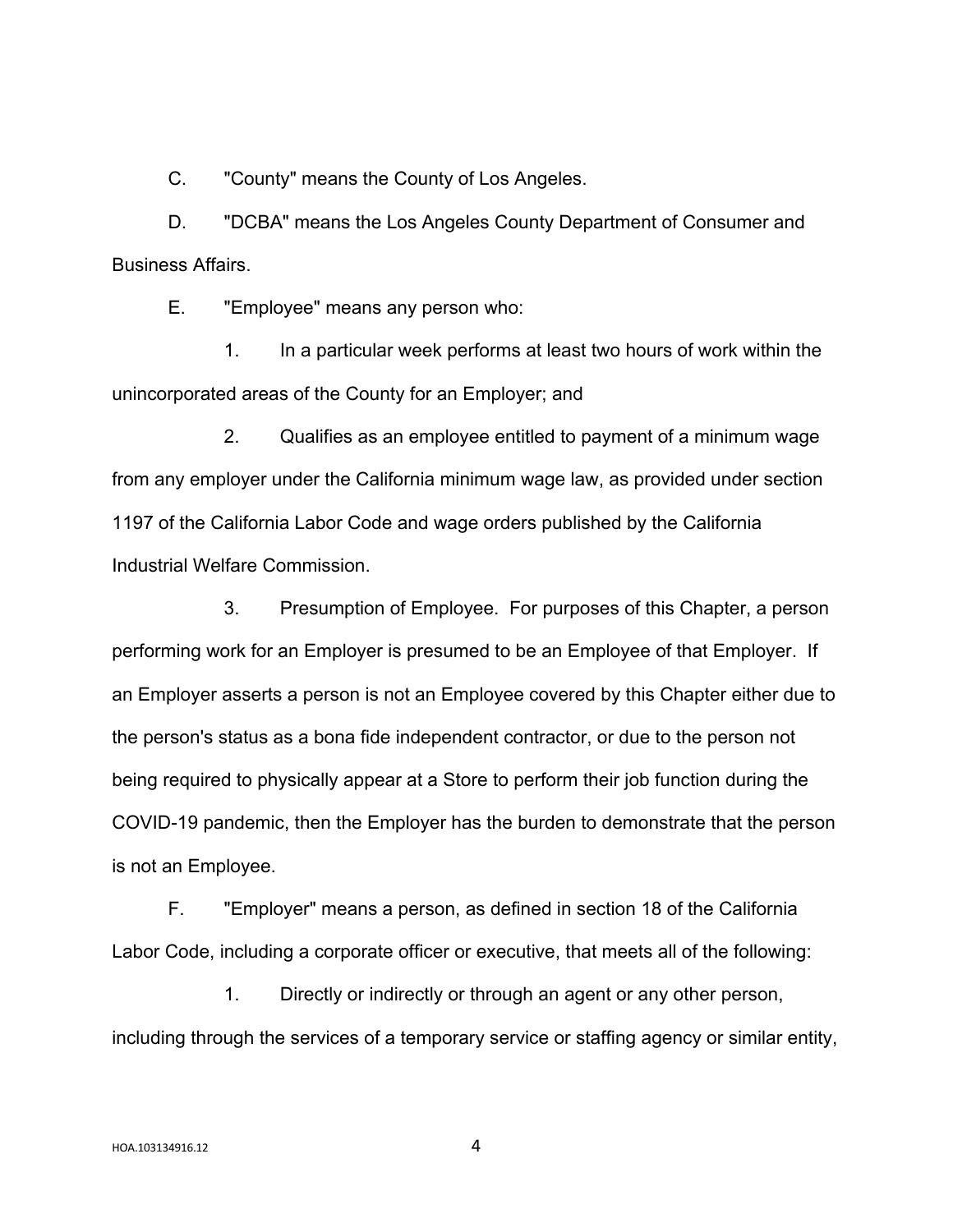employs or exercises control over the wages, hours or working conditions of any Employee;

2. Operates at least one Store;

3. Either is (a) a corporate entity the stock of which is traded on a public stock exchange, or (b) employs 300 or more workers for compensation nationwide in the pay period preceding the effective date of this Chapter; and

4. Employs more than 10 Employees per Store in the pay period preceding the effective date of this Chapter.

G. "Hero Pay" means the additional wage Employers are required to pay Employees for work performed at Stores due to the risks associated with COVID-19 pursuant to Section 8.204.040.A, in addition to an Employee's Base Wage or Holiday Premium Pay, whichever is applicable at the time of hours worked. The Hero Pay rate shall not include compensation already owed to Employees, Holiday Premium rates, gratuities, service charge distributions, or other bonuses.

H. "Holiday Premium Pay" means the hourly wage paid to Employees for performing work during a holiday or holiday season.

I. "Retaliatory Action" means the refusal to hire, or the discharge, suspension, demotion, penalization, discipline, lowering of the Base Wage or Holiday Premium Pay, discrimination, or any other adverse action taken against an Employee regarding the terms and conditions of the Employee's employment, for opposing any practice proscribed by this Chapter, for participating in proceedings related to this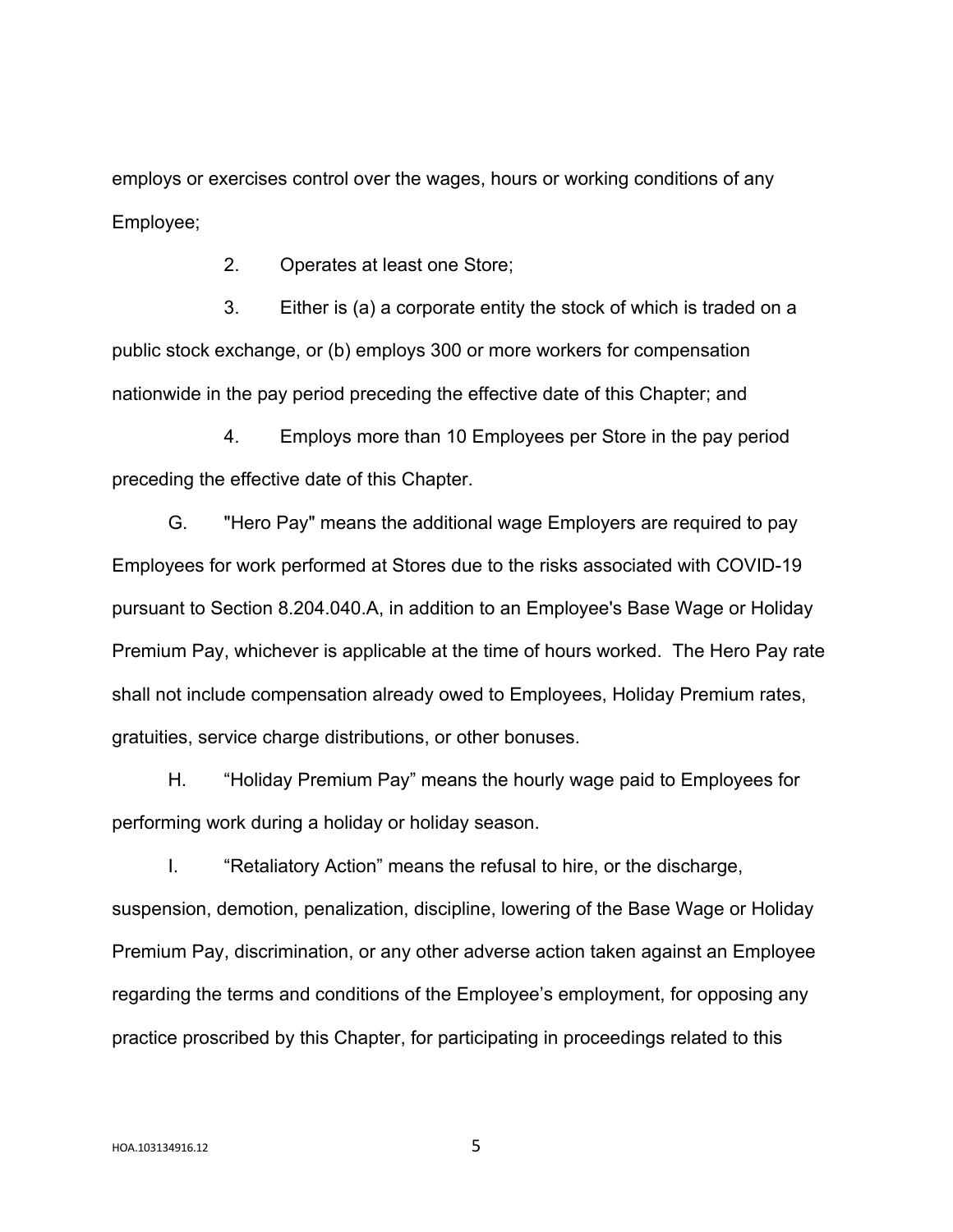Chapter, for seeking to enforce rights under this Chapter by any lawful means, or for otherwise asserting rights under this Chapter.

J. "Store" means any of the following located within the unincorporated area of the County:

1. A retail grocery store that sells primarily food or household goods, including fresh produce, meats, poultry, fish, deli products, dairy products, canned foods, dry foods, beverages, baked goods, and/or prepared foods; or

2. A retail drug store that sells a variety of prescription and nonprescription medicines and miscellaneous items, including but not limited to drugs, pharmaceuticals, sundries, fresh produce, meats, poultry, fish, deli products, dairy products, canned foods, dry foods, beverages, and prepared foods; or

3. A retail store that is over 85,000 square feet and:

i. Dedicates 10 percent or more of its sales floor to groceries, including, but not limited to, produce, meats, poultry, fish deli products, dairy products, canned foods, dry foods, beverages, baked foods, and/or prepared foods; or

ii. Dedicates 10 percent or more of its sales floor to drug retail, including, but not limited to, drugs, pharmaceuticals, sundries, produce, meats, poultry, fish, deli products, dairy products, canned foods, dry foods, beverages, prepared foods, and other merchandise.

K. "Voluntary Hazard Pay" means additional premium pay for COVID-19 related purposes above and beyond an Employee's Base Wage.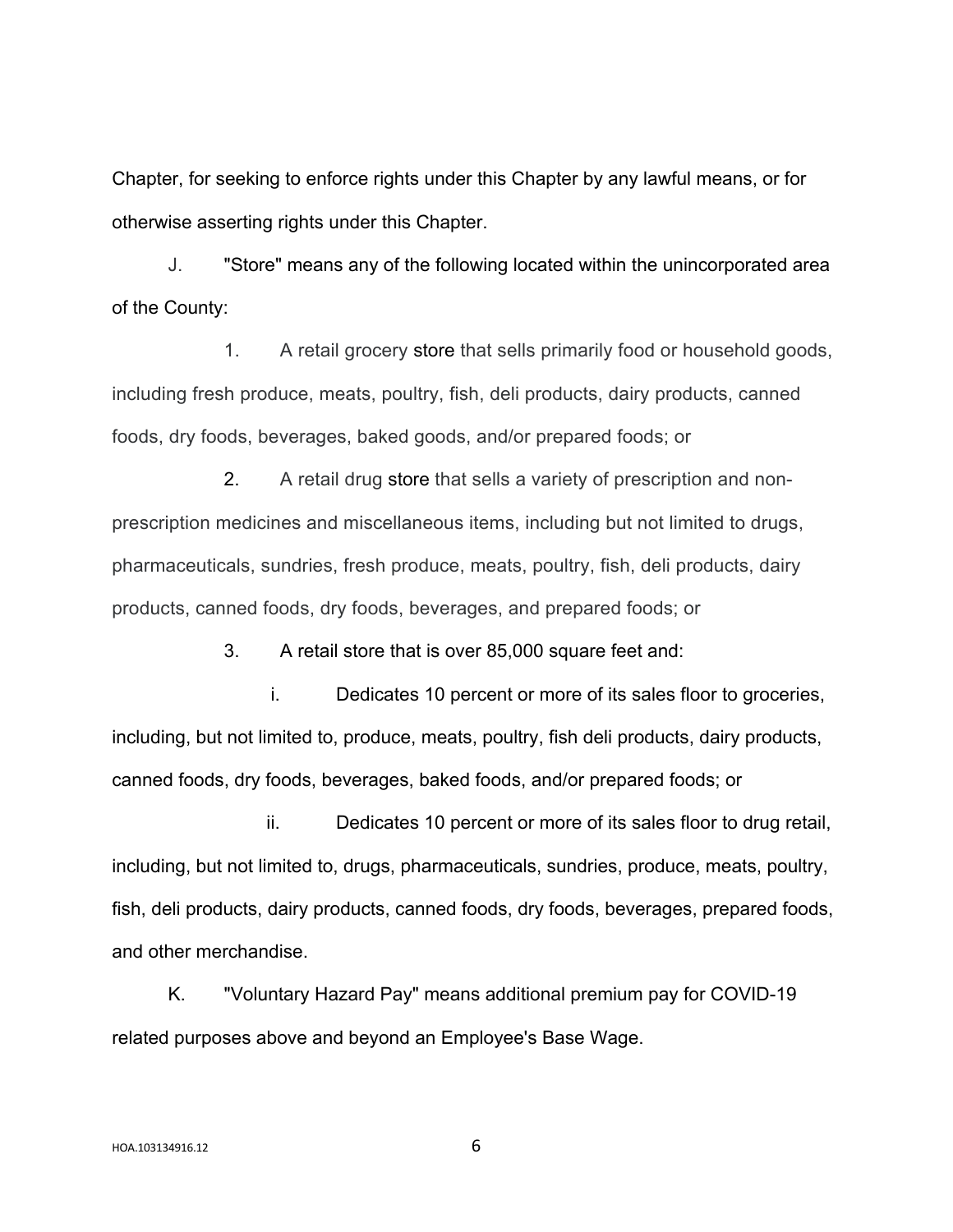## **8.204.030 Exemptions.**

This Chapter does not apply to public entities, such as federal, State, County, and city entities, including school districts.

### **8.204.040 Hero Pay Requirement.**

A. Hero Pay Amount. For each hour of work performed by an Employee at a Store operated by an Employer, the Employer shall pay the Employee no less than five dollars (\$5) per hour, in addition to the Employee's Base Wage. Such Hero Pay is intended to compensate an Employee for time spent physically present performing work at a Store where there is a heightened potential for exposure to COVID-19. Hero Pay shall not be required for any time an Employee is not physically present to perform work at a Store location, such as when remote working, teleworking, or on paid leave.

B. Offsets Prohibited. Employers shall not reduce an Employee's Base Wage, Holiday Premium Pay, or other Employee benefits to offset the requirements of this Chapter.

C. Election to Receive Hero Pay as Paid Leave. An Employee may elect to receive paid leave in lieu of Hero Pay.

1. Must be in Writing. An election to receive paid leave in lieu of Hero Pay must be made in a writing signed by the Employee. If the Employee elects to receive paid leave in lieu of Hero Pay, the Employer shall convert the Hero Pay into paid leave.

2. Calculation of Paid Leave. An Employee accrues one full hour of paid leave when the Hero Pay earned totals one hour of the Employee's Base Wage.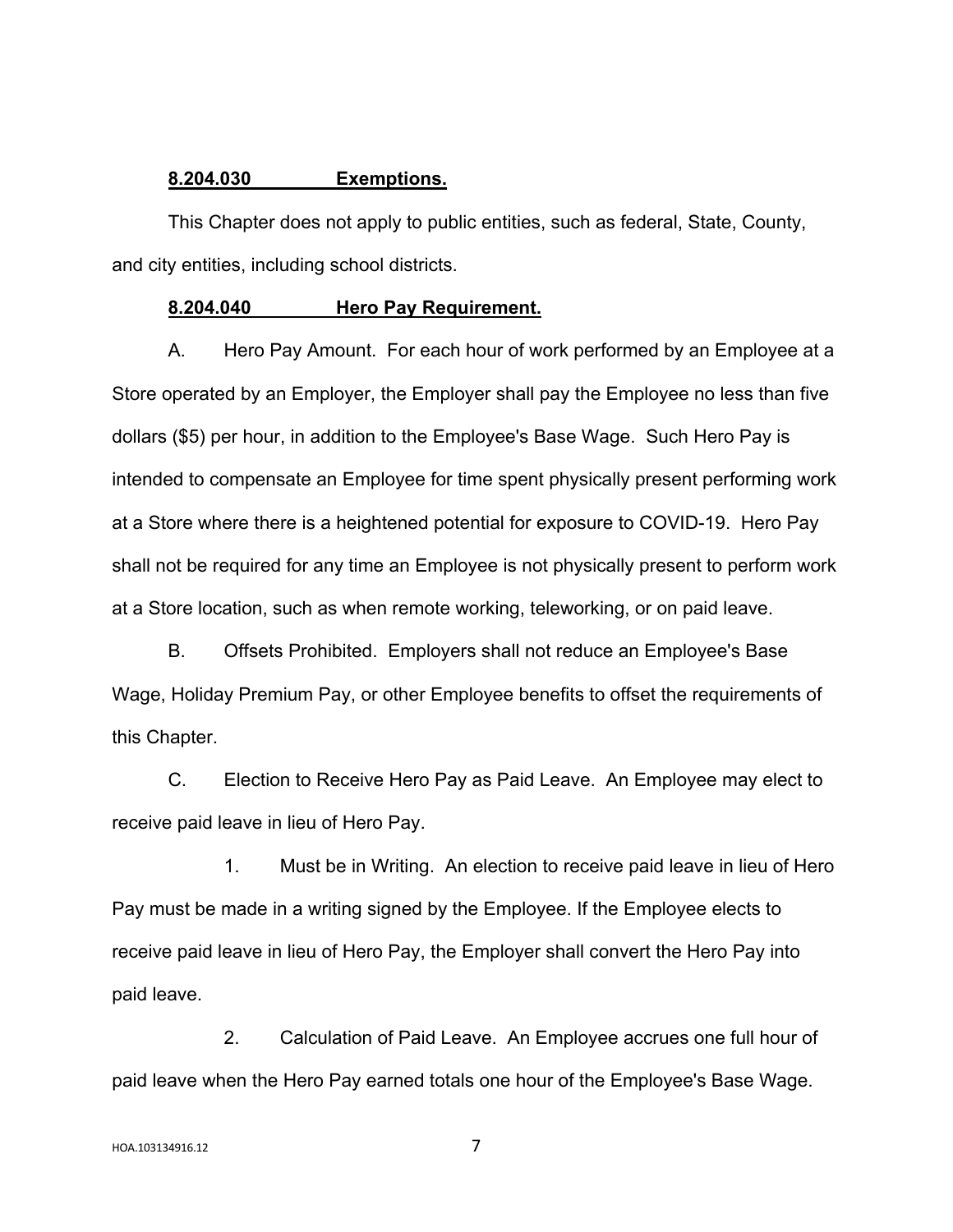3. Paid Leave Increments. An Employee is entitled to earn paid leave in less than one hour increments.

4. Use of Paid Leave. Employers must allow Employees to use accrued paid leave under this subsection in the same way Employers allow other paid leaves to be used by their Employees.

## **8.204.050 Employer Credit for Voluntary Hazard Pay.**

A. If an Employer provides an Employee Voluntary Hazard Pay, the obligation to provide Hero Pay under this Chapter shall be reduced for each cent the Employer provides an Employee with such Voluntary Hazard Pay. No Employer shall be credited prospectively for any past payments. No Employer shall be credited for any hourly premiums already owed to Employees, such as, but not limited to, Holiday Premiums. Nothing in this Chapter shall be interpreted to prohibit an Employer from paying more than five dollars (\$5) per hour in Hero Pay.

B. In the event the credit for Voluntary Hazard Pay is challenged, the DCBA is authorized to evaluate the credibility and sufficiency of proof to determine if the Employer shall receive credit. An Employer must maintain and make available for inspection by the DCBA the following showings of proof to receive credit for Voluntary Hazard Pay:

1. A copy of the Employer's Voluntary Hazard Pay policy.

2. A concise statement explaining Employees' hourly base wages, hourly Holiday Premiums, hourly Voluntary Hazard Pay, and any other wage bonuses received during the prior 12 months.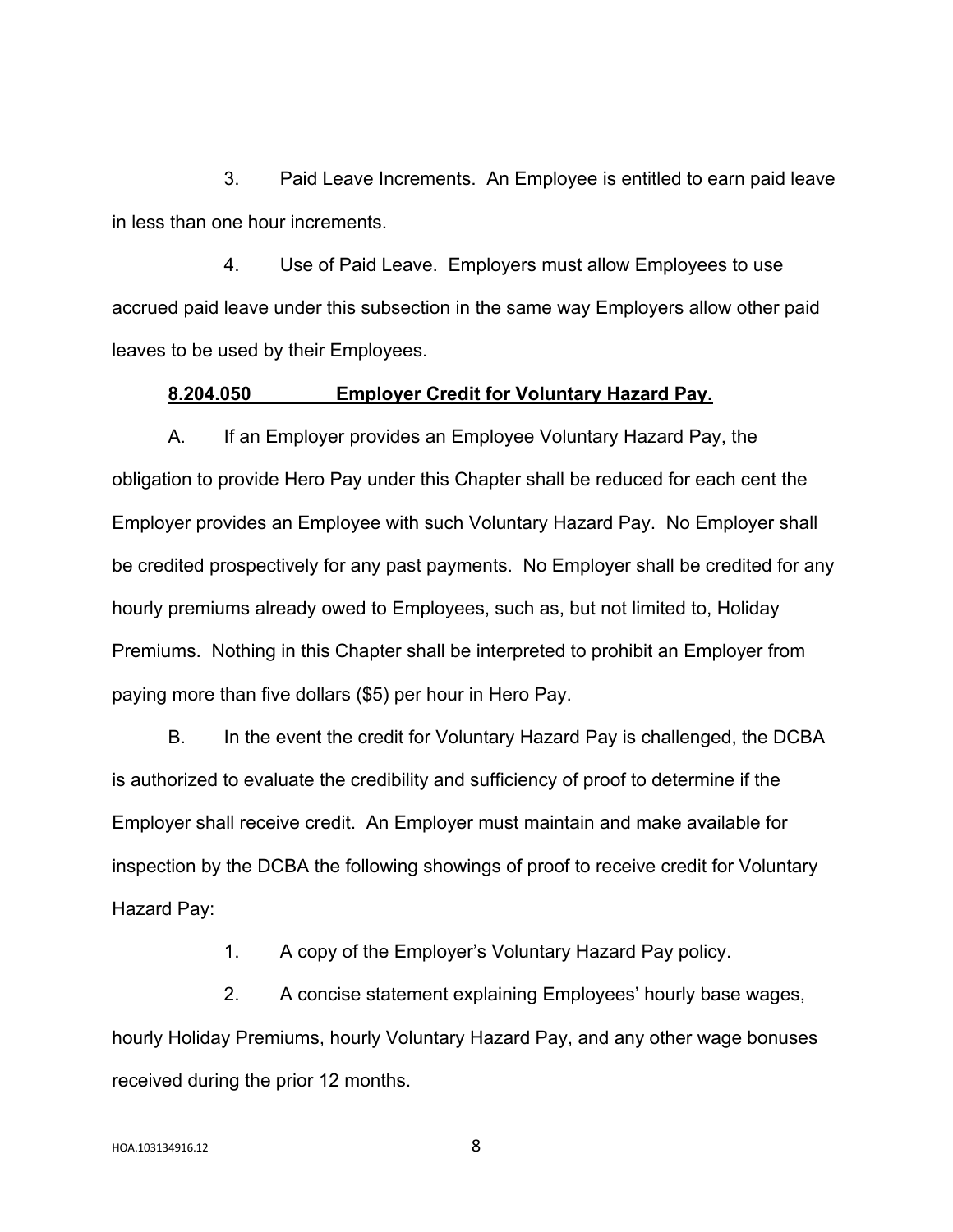3. Records and other information that allows the DCBA to review for compliance by assessing wages for the prior 12 months and that is itemized in such a way that the DCBA can understand an Employee's Base Wage distinguished from Holiday Premiums and other bonuses or pay increases that are separate and distinct from Voluntary Hazard Pay. Acceptable evidence of Voluntary Hazard Pay wage includes:

i. A spreadsheet of all Employees and their wages for each pay period for the prior 12 months that allows the DCBA to distinguish Base Wage from Holiday Premium Pay and other bonuses or pay increases that are separate and distinct from Voluntary Hazard Pay. The foregoing does not exempt any Employer from maintaining, and providing access to, the underlying payroll records described above.

ii. Any offer of proof under this subsection B shall be accompanied by a written acknowledgement that it was submitted under penalty of perjury.

## **8.204.060 Employer Notification Requirements.**

A. Hero Pay Workplace Posting. Every Employer shall post in a conspicuous place at every Store located within the unincorporated areas of the County where any Employee works a written notice prepared and made available electronically by the DCBA informing Employees of the Hero Pay Ordinance and of their rights under this Chapter.

B. Pay Period Statement. Each Pay Day, as that term is defined in Section 8.101.030, Employers shall provide each Employee with all information required by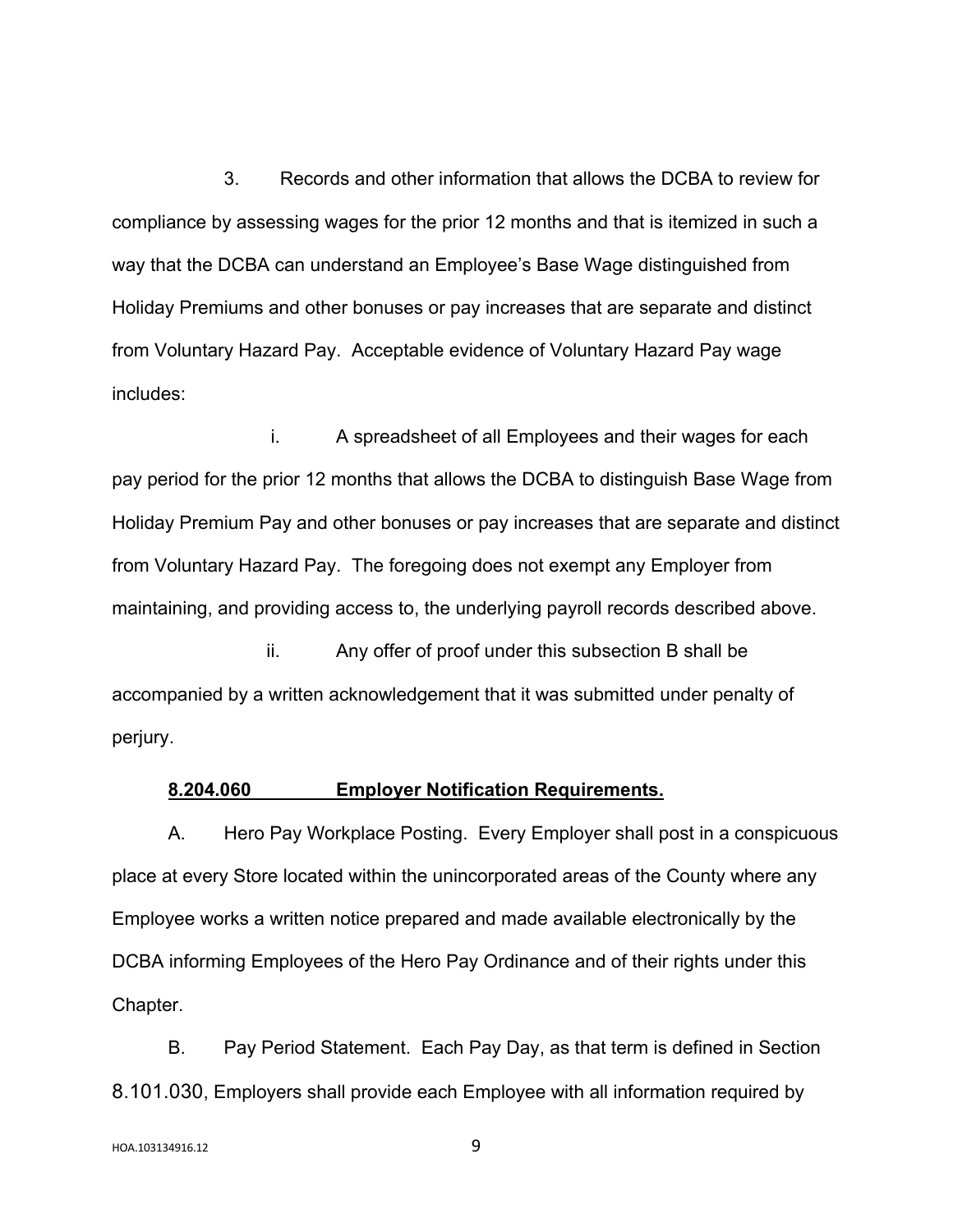section 226(a) of the California Labor Code and County Code Section 8.101.060.C, as well as the following additional information: (1) the hourly rate of Hero Pay required by this Chapter or Voluntary Hazard Pay paid by the Employer; (2) the amount of Hero Pay, Paid Leave in lieu of Hero Pay, or Voluntary Hazard Pay earned by the Employee in the pay period; and (3) the number of hours of work performed that entitled the Employee to Hero Pay or Voluntary Hazard Pay in the pay period.

C. Supplemental Disclosure Allowed. Nothing in this Section shall require Employers to duplicate disclosures required by State law, including sections 226 and 2810.5 of the California Labor Code. Disclosures required by this Section may be satisfied by supplementing any State-mandated disclosure.

### **8.204.070 Employer Record Keeping and Access Requirements.**

A. Payroll Records. Employers shall keep records necessary to demonstrate compliance with this Chapter, including accurate and complete payroll records pertaining to each Employee that document the name, address, occupation, dates of employment, rate or rates of pay, amount paid each Pay Period, the hours worked for each Employee, and the formula by which each Employee's wages are calculated.

B. Retention Period. Every Employer shall retain payroll records required in subsection A pertaining to each Employee for a period of four years.

C. Records and Interview Access; Cooperation with Investigations. To monitor and investigate compliance with the requirements of this Chapter, every Employer shall: (a) allow the DCBA access to such records required in subsection A;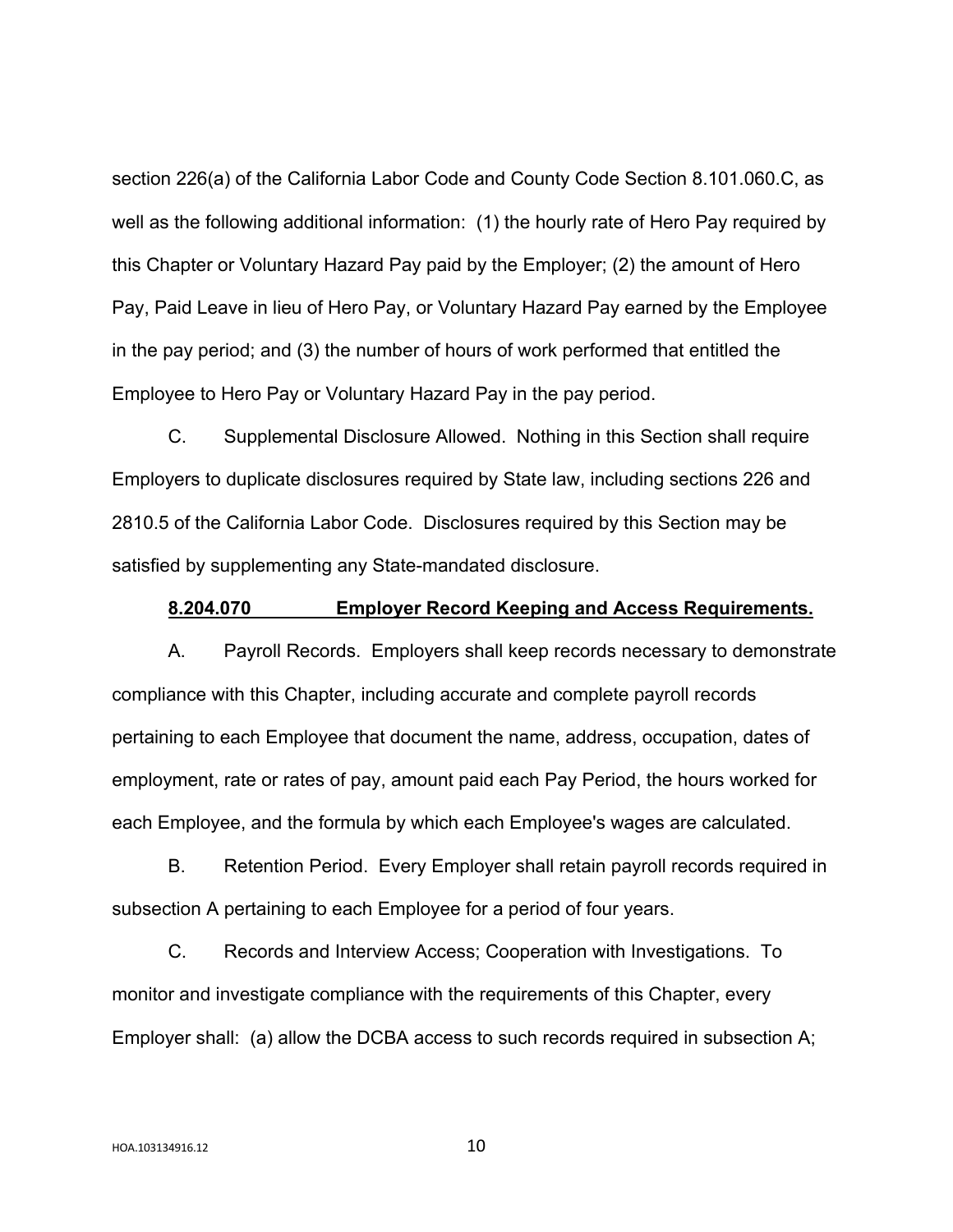(b) allow the DCBA to interview persons, including Employees, during normal business hours; and (c) cooperate with the DCBA investigators.

D. Presumption of Violation. There shall be a rebuttable presumption that an Employer violated this Chapter if an allegation is made concerning an Employee's entitlement to Hero Pay under this Chapter and an Employer does not comply with the requirements of this Section to maintain or retain payroll records, or does not allow the DCBA reasonable access to such records.

E. Records Access Charges. When an Employer demonstrates to the DCBA that the Employer will incur a fee or charge for providing the records required in this Section, the Employer shall be required to provide the DCBA with only the prior two years of records, unless the DCBA determines that obtaining four years of records is reasonable and necessary for the enforcement of this Chapter.

#### **8.204.080 Retaliatory Action Prohibited.**

A. No Employer may discharge, reduce in compensation, or otherwise discriminate against any Employee for opposing any practice proscribed by this Chapter, for requesting Hero Pay under this Chapter, for participating in proceedings related to this Chapter, for seeking to enforce rights under this Chapter by any lawful means, or for otherwise asserting rights under this Chapter. Rights protected under this Chapter include: the right to file a complaint or inform any person about any party's alleged noncompliance with this Chapter; and the right to inform any person of potential rights under this Chapter and to assist in asserting such rights. Protections of this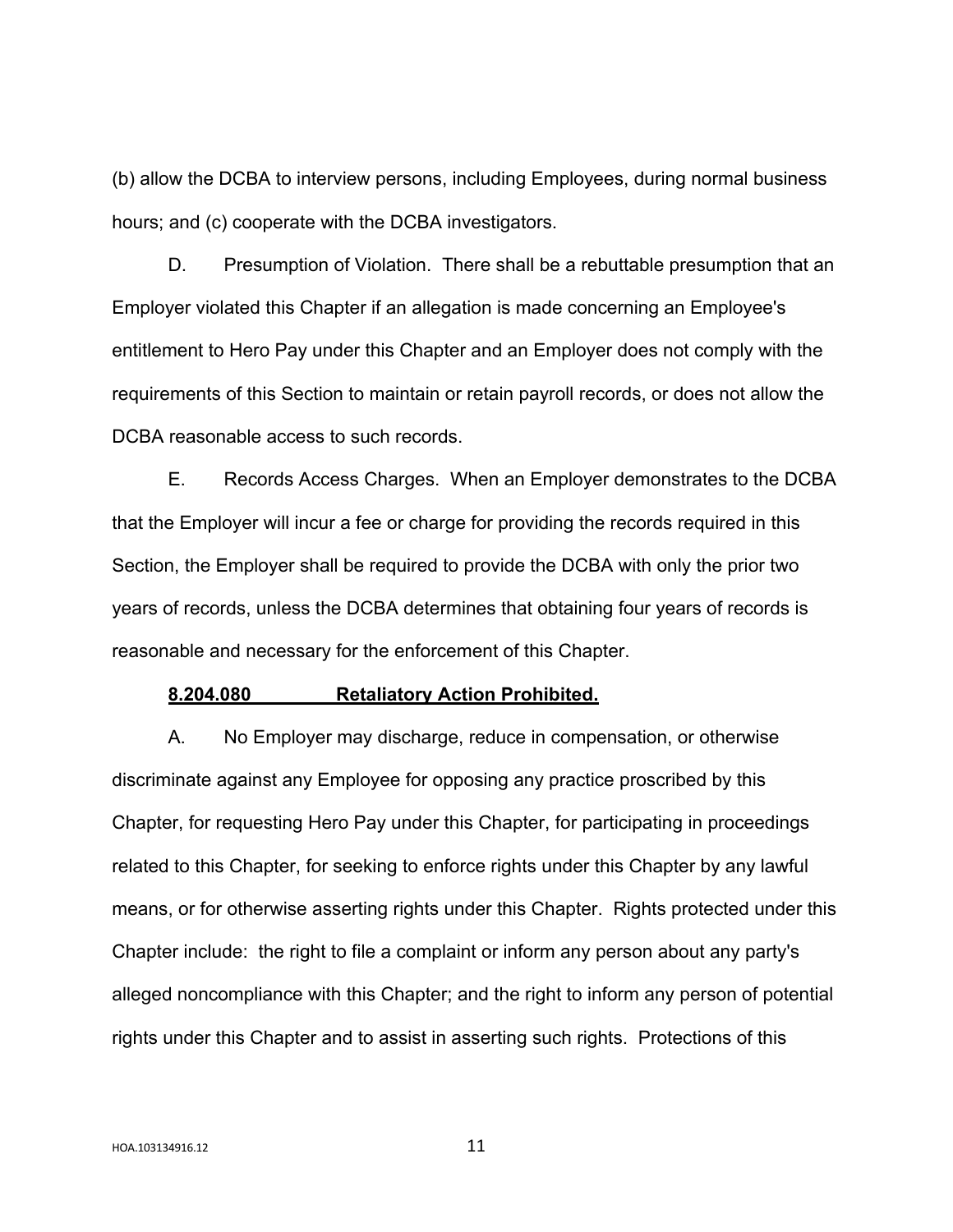Chapter shall apply to any Employee who mistakenly, but in good faith, alleges noncompliance with this Chapter.

B. Rebuttable Presumption of Retaliation. Taking adverse action against an Employee, including lowering Employees' Base Wage or Holiday Premium Pay or reduction of hours, within 90 days of the Employee's exercise of rights protected under this Chapter, shall raise a rebuttable presumption of the Employer having done so in retaliation for the exercise of such rights.

# **8.204.090 Administrative Fines for Violations.**

A. Administrative Fines. An administrative fine payable to the County and/or Employee may be assessed for a violation of any provision of this Chapter as specified below. An administrative fine may be assessed through a Wage Enforcement Order issued to the Employer by the DCBA in the manner set forth in Chapter 8.101.

| <b>VIOLATION AND FINE AMOUNT</b>                                                                                                       |                                                   |                                                                                                                   |                                                                                                          |  |  |  |
|----------------------------------------------------------------------------------------------------------------------------------------|---------------------------------------------------|-------------------------------------------------------------------------------------------------------------------|----------------------------------------------------------------------------------------------------------|--|--|--|
| <b>Violation</b>                                                                                                                       | <b>County Code</b>                                | <b>Fine Per Violation</b>                                                                                         | <b>Fine Per Violation</b>                                                                                |  |  |  |
|                                                                                                                                        | <b>Section</b>                                    | Payable to the                                                                                                    | Payable to the                                                                                           |  |  |  |
| Failure to pay Hero<br>Pay to Employee                                                                                                 | Los Angeles County<br>Code Section<br>8.204.040.A | County<br>Up to \$100 per day,<br>per Employee, for<br>each day that an<br>Employee is not paid<br>all wages owed | <b>Employee</b><br>Up to \$100 per day<br>for each day that an<br>Employee is not paid<br>all wages owed |  |  |  |
| Improper offset of<br><b>Employee Base</b><br>Wage, Holiday<br>Premium Pay, or<br>other benefits to<br>satisfy Hero Pay<br>Requirement | Los Angeles County<br>Code Section<br>8.204.040.C | Up to \$100 per day,<br>per Employee, for<br>each day that an<br>Employee is not paid<br>all wages owed           | Up to \$100 per day<br>for each day that an<br>Employee is not paid<br>all wages owed                    |  |  |  |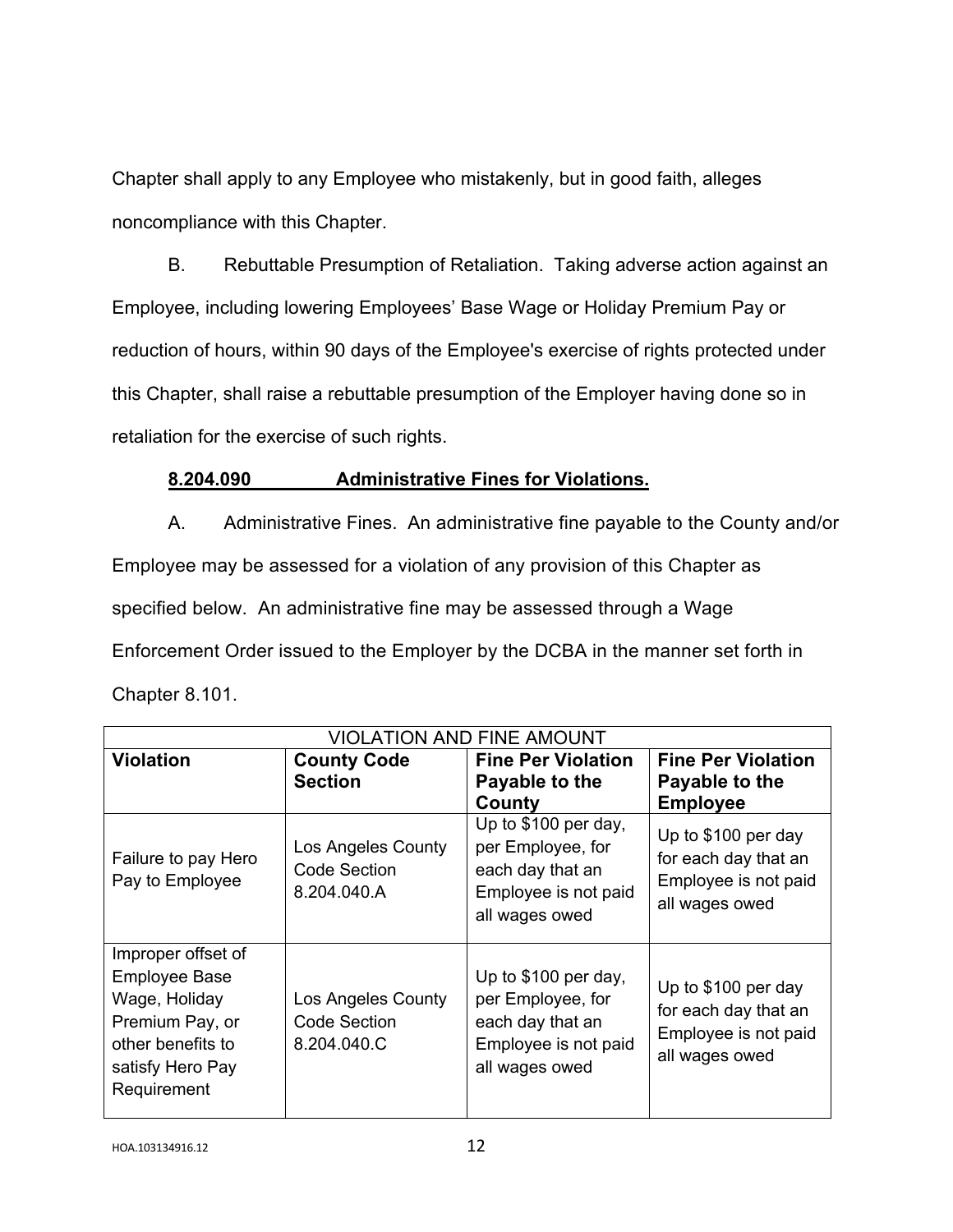| Failure to post written<br>Notice at Store<br>location                                                                                  | Los Angeles County<br><b>Code Section</b><br>8.204.060.A        | Up to \$500 per<br>violation                            |                                                                                            |
|-----------------------------------------------------------------------------------------------------------------------------------------|-----------------------------------------------------------------|---------------------------------------------------------|--------------------------------------------------------------------------------------------|
| Failure to provide<br>complete, accurate,<br>and timely Pay<br><b>Period Statement to</b><br>Employee                                   | <b>Los Angeles County</b><br><b>Code Section</b><br>8.204.060.B | Up to \$500 per<br>Employee                             | Up to \$500 per Pay<br>Period                                                              |
| Failure to maintain<br>payroll records or to<br>retain payroll records<br>for four years                                                | Los Angeles County<br><b>Code Section</b><br>8.204.070.A/B      | Up to \$500 per<br>violation                            |                                                                                            |
| Failure to allow<br>access for inspection<br>of books and records<br>or to interview<br>Employees or<br>cooperate with<br>investigation | Los Angeles County<br><b>Code Section</b><br>8.204.070.C        | Up to \$500 per<br>violation                            |                                                                                            |
| <b>Retaliation for</b><br>exercising rights<br>under this Chapter                                                                       | Los Angeles County<br><b>Code Section</b><br>8.204.080          | Up to \$1,000 per<br>employee subject to<br>retaliation | Up to \$1,000 per<br>employee, plus \$100<br>per day until<br>reinstatement, if<br>ordered |

B. Calculation of Administrative Fines. Each and every day that a violation exists constitutes a separate and distinct violation. The maximum administrative fine may be increased cumulatively by 50 percent for each subsequent violation of the same provision by the same Employer within a three-year period. The maximum administrative fine that may be imposed by a Wage Enforcement Order in a calendar year for each type of violation listed above shall be \$20,000 per Employee, per year,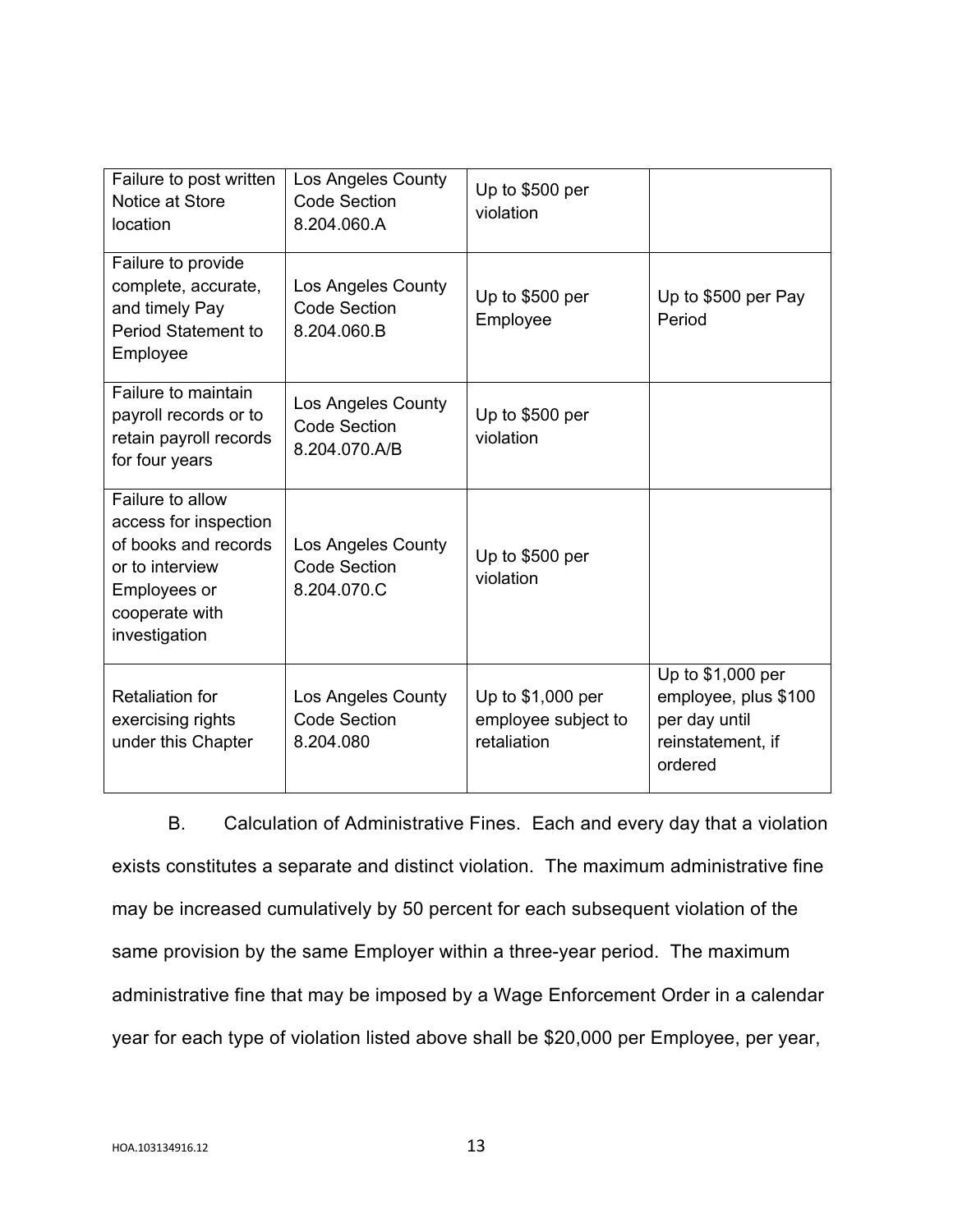with the exception of a retaliation violation, in which case the maximum fine shall be \$30,000 per Employee, per year.

C. Payments to the County; Due Date; Late Payment Fee. Administrative fines payable to the County of Los Angeles are due within 30 days from the date of the Wage Enforcement Order, if applicable. The failure of any Employer to pay an administrative fine within 30 days shall result in the assessment of an additional late fee. The amount of the additional late fee shall be ten percent of the total amount of the administrative fine assessed for each month the amounts are unpaid, compounded to include already accrued late administrative fines that remain unpaid. The County may exercise its discretion regarding the fines, penalties, and fees levied based on the severity of the violation, the length of the violation, and whether the violation was the first of its kind for the Employer.

D. Collections of Amounts Due. The failure of any Employer to pay amounts owed to the County under this Chapter when due shall constitute a debt to the County. The County may file a civil action or, to the extent feasible under State law, create and impose a lien against any property owned or operated by an Employer or other person who fails to pay an administrative fine assessed by the DCBA, or pursue any other legal remedy to collect such money.

E. Successor Liability. If any Employer ceases its business operations, sells out, exchanges, or otherwise disposes of the Employer's business or stock of goods, then any person who becomes a successor to the business shall become liable for the unpaid amount of the remedies defined in the Wage Enforcement Order if, at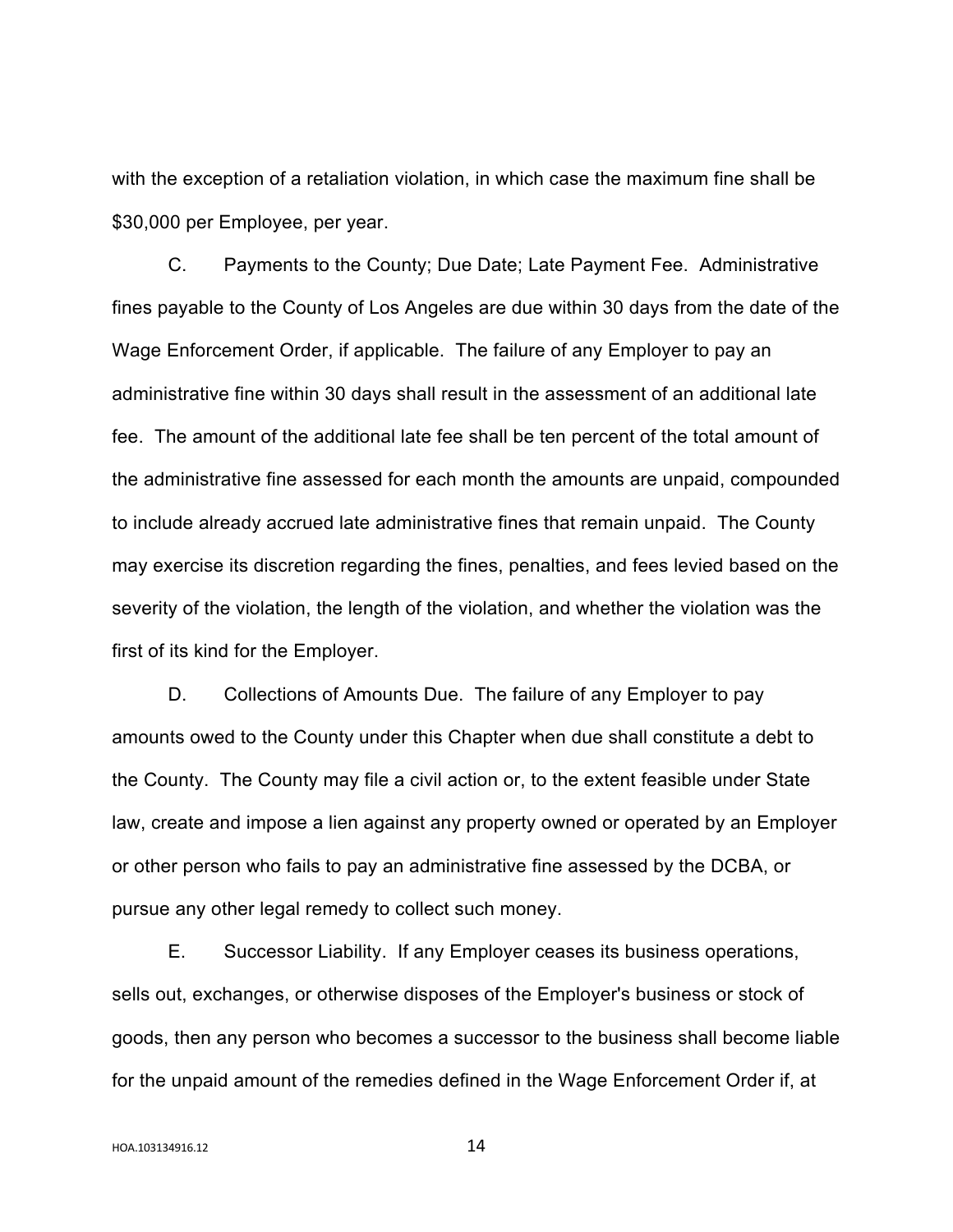the time of the conveyance of the business, the successor has actual knowledge of the fact and amount of the Wage Enforcement Order.

F. Payments to Employees; Fines and Restitution. Every Employer who violates this Chapter, or any portion thereof, shall be liable to the Employee whose rights were violated for back wages unlawfully withheld and a fine of \$100 for each day that the violation occurred or continued. A violation for unlawfully withholding wages shall be deemed to continue from the date immediately following the date that the wages were due and payable as provided in Part 1 (commencing with section 200) of Chapter 2 of the California Labor Code, to the date immediately preceding the date the wages are paid in full. For retaliatory action by the Employer, the Employee shall be entitled to reinstatement of his or her prior position, assignment, or job, if applicable, and a trebling of all back wages, fines, and penalties.

G. Interest. In any administrative or civil action brought for the nonpayment of wages under this Chapter, the DCBA or the court, shall award interest on all due and unpaid wages, fines, and penalties at the rate of interest specified in subdivision (b) of section 3289 of the California Civil Code, which shall accrue from the date the wages were due and payable as provided in Part 1 (commencing with section 200) of Division 2 of the California Labor Code, to the date immediately preceding the date the wages are paid in full.

HOA.103134916.12 15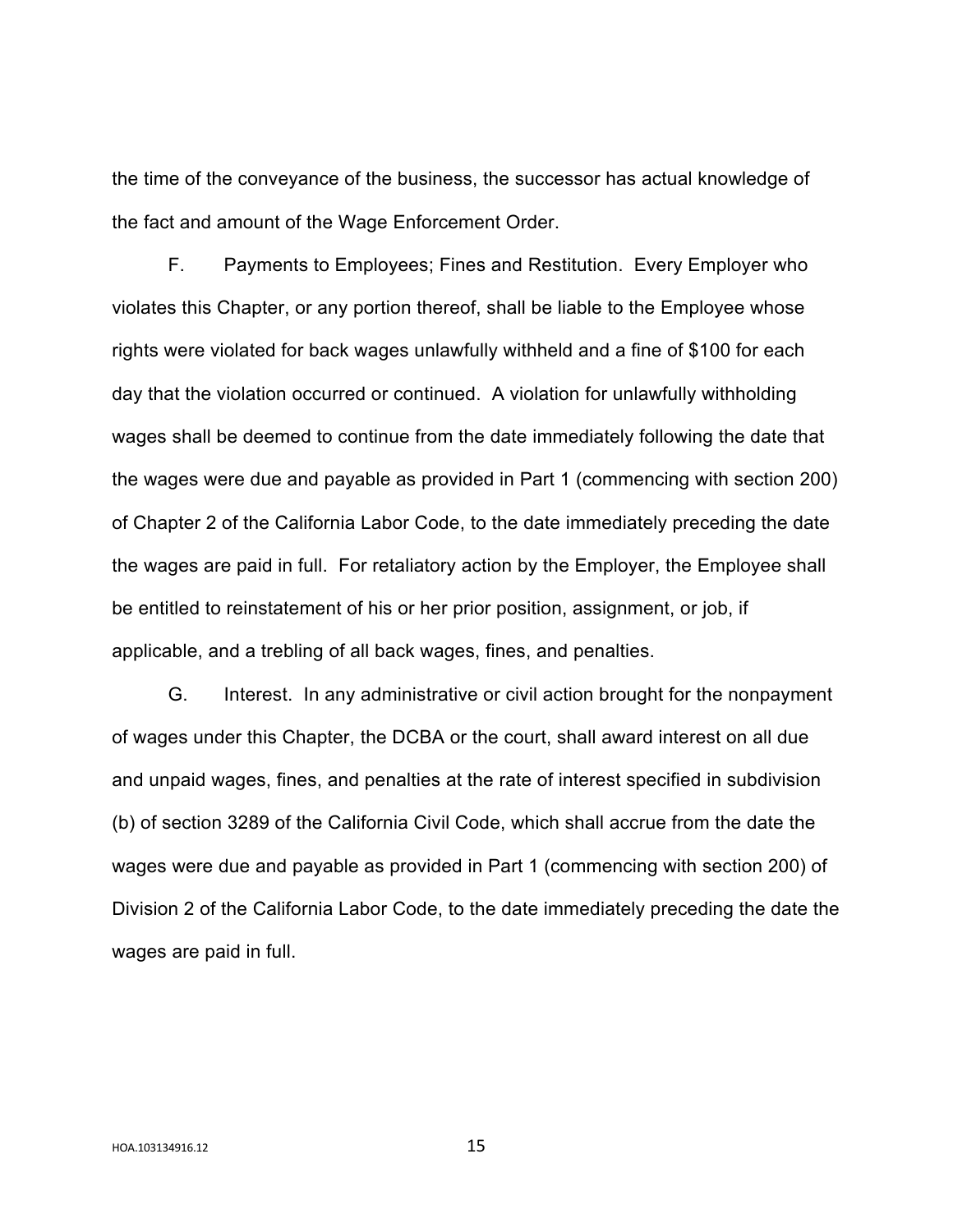## **8.204.100 Employee Remedies.**

A. Private Right of Action. An Employee claiming a violation of this Chapter may file an action in the Superior Court of the State of California against an Employer, within three years of the occurrence of the alleged violation, and may be awarded:

1. Reinstatement to the position from which the Employee was discharged in violation of this Chapter.

2. Back pay unlawfully withheld.

3. All penalties and/or fines imposed pursuant to other provisions of this Chapter or State law, as determined by the court.

4. For retaliatory action by an Employer, the Employee shall be entitled to a trebling of lost wages and penalties and/or fines imposed, in addition to reinstatement, as determined by the court.

5. Interest on all due and unpaid wages at the rate of interest specified in subdivision (b) of Section 3289 of the California Civil Code, which shall accrue from the date that the wages were due and payable as provided in Part 1 (commencing with Section 200) of Division 2 of the California Labor Code, to the date the wages are paid in full.

6. Other legal or equitable relief the court may deem appropriate.

7. If an Employee is the prevailing party in any legal action taken pursuant to this Chapter, the court may award reasonable attorneys' fees and costs as part of the costs recoverable.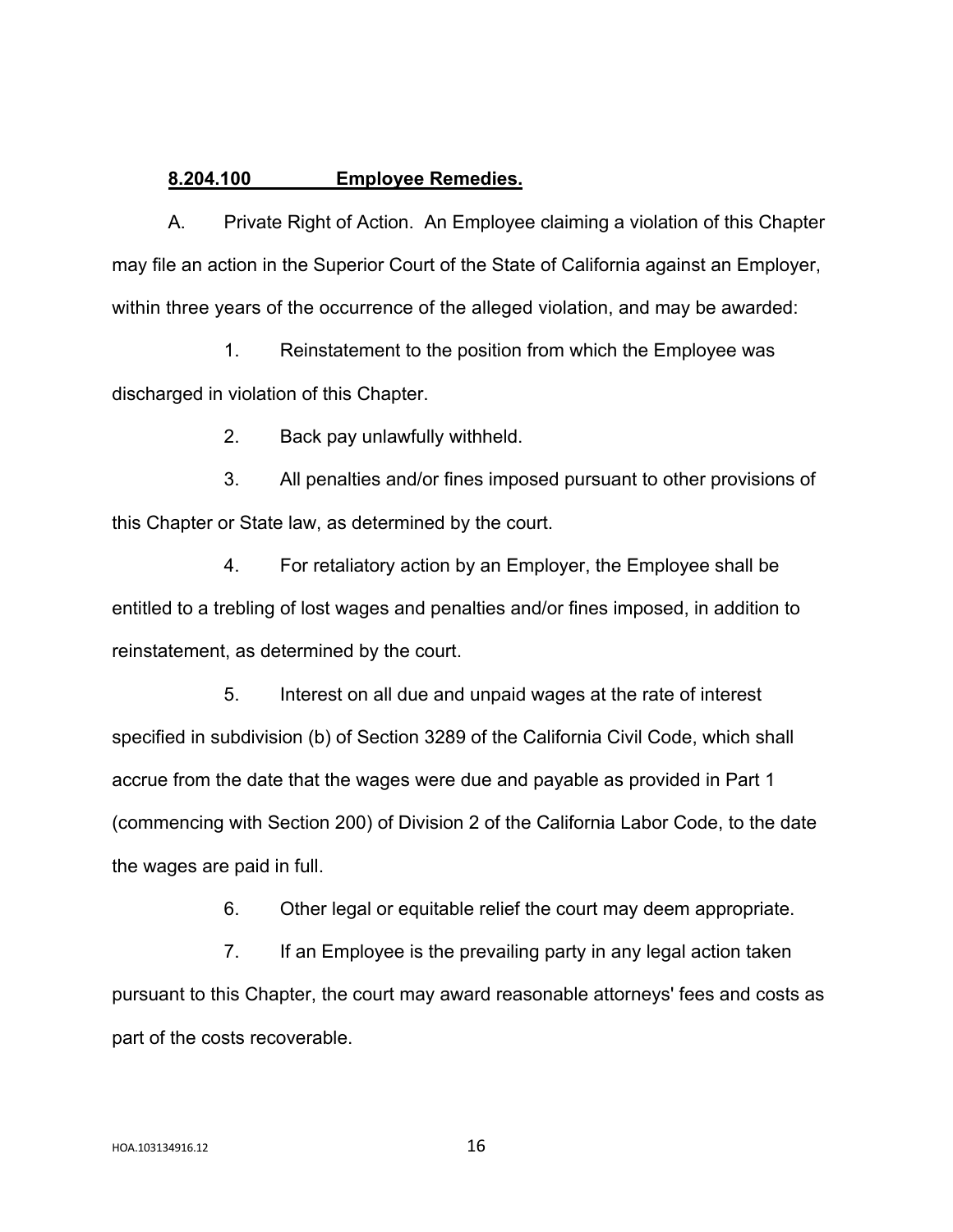B. Administrative Complaint. Any Employee, or any other person, may file a complaint with the DCBA alleging a potential violation of this Chapter. A complaint should include a statement of the dates, places, and persons or entities responsible for such violation. Complaints must be filed within three years after the occurrence of the alleged violation of this Chapter.

## **8.204.110 Administrative Enforcement.**

A. Wage Enforcement Authority. The Department of Consumer and Business Affairs is authorized to investigate complaints of alleged violation of this Chapter and to enforce the requirements of this Chapter in the same manner, and subject to the same procedures and appeals, as set forth in Chapter 8.101, the Los Angeles County Wage Enforcement Ordinance. That includes all enforcement powers and duties, investigative authority, access privileges to Employer records, confidentiality, settlement authority, referral of violations to appropriate law enforcement agencies, and authority to issue notices of violation, correction orders, and wage enforcement orders.

B. Payments on Employees' Behalf. The County, when enforcing on behalf of an Employee, has the authority to require that payment of all amounts due under this Chapter be paid directly to the County. The failure of an Employer to pay any amounts due under this Chapter shall constitute a debt to the County. The County, as plaintiff and/or judgment creditor, may file a civil action on behalf of an Employee and/or the County or, to the extent feasible under State law, create and impose a lien against any property owned or operated by an Employer or other person who fails to pay wages,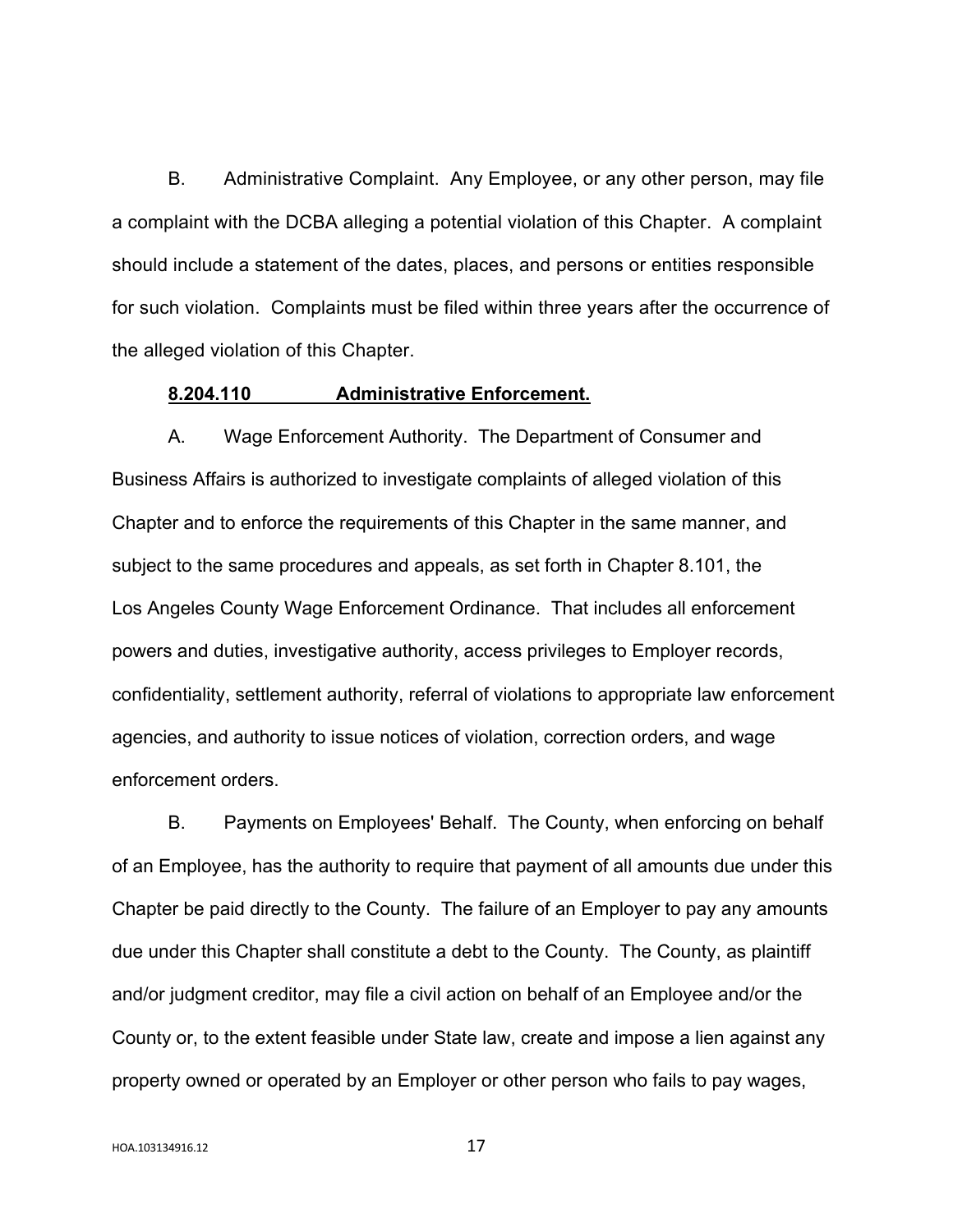penalties, and administrative fines assessed by the DCBA, or pursue other legal and equitable remedies available to the County. The County shall be awarded reasonable attorneys' fees and costs, as well as costs associated with enforcing a violation under this Chapter.

C. Nothing in this Chapter shall limit or otherwise prohibit any governmental agency with jurisdiction over wage-related claims from enforcing, or pursuing remedies on behalf of affected Employees permitted by, the provisions of this Chapter.

### **8.204.120 No Waiver of Rights.**

Any waiver by an Employee of any or all of the provisions of this Chapter shall be deemed contrary to public policy and shall be void and unenforceable.

### **8.204.130 Coexistence With Other Available Relief.**

A. The remedies, fines, penalties, and procedures provided under this Chapter are cumulative and are not intended to be exclusive of any other available remedies, fines, penalties, and procedures. By filing a complaint with the County, an Employee is not precluded from being able to recover remedies available to them under any other code, regulation, or law. The procedures established in this Chapter shall be in addition to any other criminal, civil, or other remedy established by law that may be pursued to address violations of this Chapter. An administrative citation issued pursuant to this Chapter, or Chapter 8.101, shall not prejudice or adversely affect any other action, civil or criminal, that may be filed to prosecute or abate a violation, or to seek compensation for damages suffered.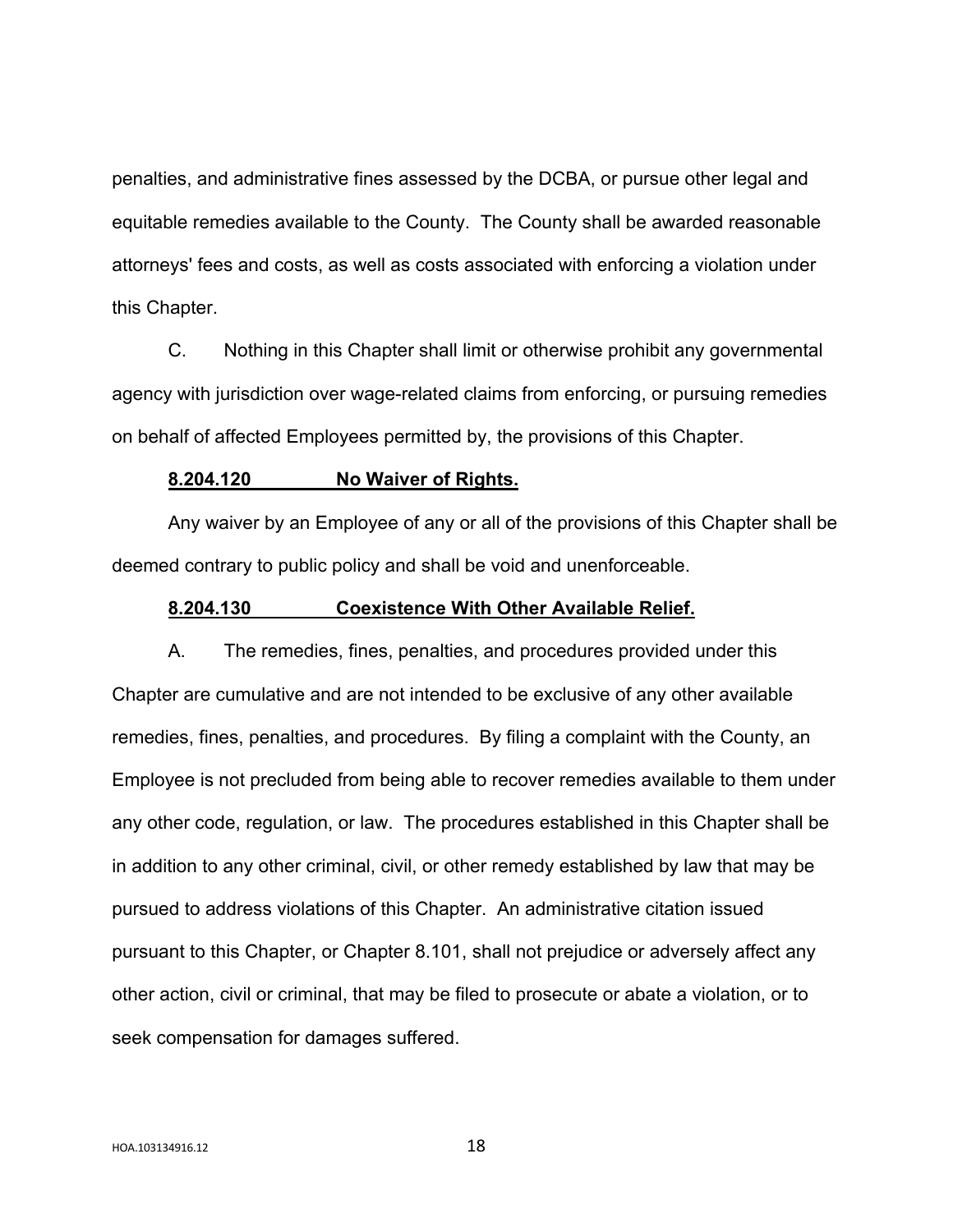B. Any Employee aggrieved by a violation of this Chapter, the County, or any other person or entity acting on behalf of the public, as provided for under applicable State law, may file a civil action in a court of competent jurisdiction against the Employer violating this Chapter and, upon prevailing, shall be entitled to such legal or equitable relief as may be appropriate to remedy the violation including, without limitation, the payment of any back wages unlawfully withheld, the payment of fines in the amount of \$100 to each Employee whose rights under this Chapter were violated for each day that the violation occurred or continued, reinstatement in employment and/or injunctive relief, and shall be awarded reasonable attorneys' fees and costs. Any person or entity enforcing this Chapter on behalf of the public, as provided for under applicable State law, upon prevailing, shall be entitled only to equitable, injunctive, or restitutionary relief, and reasonable attorneys' fees and costs. Nothing in this Chapter shall be interpreted as restricting, precluding, or otherwise limiting a separate or concurrent criminal prosecution under the Los Angeles County Code or State law. Jeopardy shall not attach as a result of any administrative or civil enforcement action taken under this Chapter.

## **8.204.140 Conflicts.**

Nothing in this Chapter shall be interpreted or applied to create any power or duty in conflict with any federal or State law.

#### **8.204.150 Severability.**

If any subsection, sentence, clause, or phrase of this Chapter is for any reason held to be invalid or unconstitutional by a court of competent jurisdiction, such decision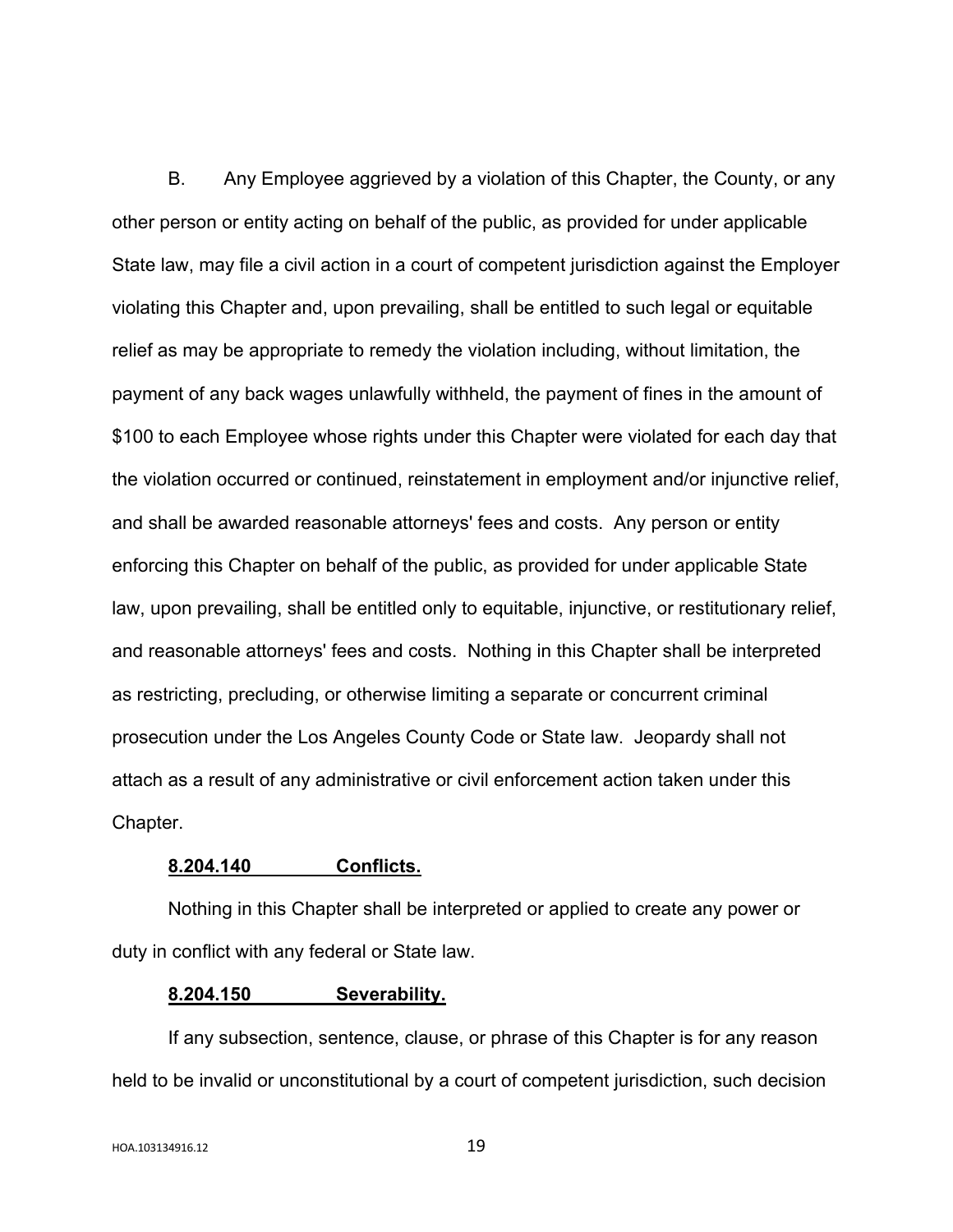shall not affect the validity of the remaining portions of this Chapter. The Board of Supervisors hereby declares that it would have adopted this Chapter and each and every subsection, sentence, clause, and phrase not declared invalid or unconstitutional, without regard to whether any portion of the Chapter would be subsequently declared invalid or unconstitutional.

## **8.204.160 Operative Period.**

A. Immediate Effect. This Chapter shall be and is hereby declared to be in full force and effect immediately upon its passage by at least a four-fifths (4/5) vote of the Board of Supervisors.

B. Operative Date and Duration of Hero Pay Requirement. The requirement to pay Hero Pay, as provided in this Chapter, shall commence at 12:00 a.m. the Friday immediately following adoption of this Chapter by the Board of Supervisors (the "Operative Date"), and shall continue for 120 days.

C. Grace Period. An Employer shall be relieved of liability for non-payment of Hero Pay during the first 45 days this Chapter is operative, so long as Hero Pay begins accruing on the Operative Date of this Chapter, and the accrued amount is paid in full on or before the next pay day, as defined in Section 8.101.030, immediately following the  $45<sup>th</sup>$  day.

### **8.204.170 Authority.**

A. This Chapter is necessary for the protection of life, property, health, safety, and welfare of the public and is adopted pursuant to the powers vested in the County of Los Angeles under the laws and the Constitution of the State of California,